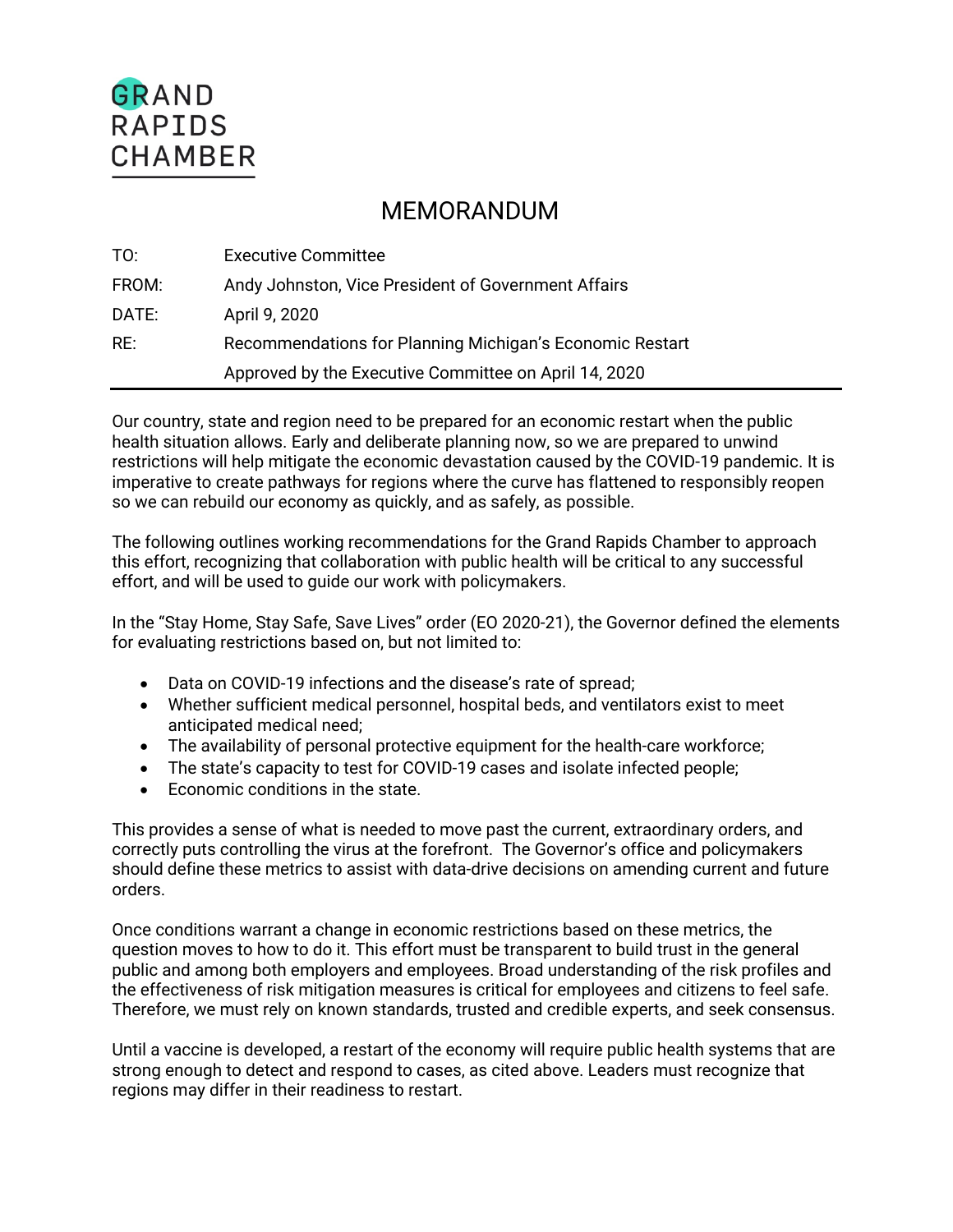There are several relevant factors, but policymakers should rely on activity- and geographicbased risk profiles. A helpful way to think about it is this graph provided by McKinsey and Co. (Cadena, April 2020):

| Readiness to restart<br>economy:<br>$\blacksquare$ Stage 1<br>Stage 2<br>Stage 3<br>ш<br>$\blacksquare$ Stage 4 | Low                    | Low system readiness<br>and low virus spread          | Medium system<br>readiness and low<br>virus spread    | High system readiness<br>and low virus spread       |
|-----------------------------------------------------------------------------------------------------------------|------------------------|-------------------------------------------------------|-------------------------------------------------------|-----------------------------------------------------|
|                                                                                                                 | <b>Virus</b><br>spread | Low system<br>readiness and<br>medium virus<br>spread | Medium system<br>readiness and<br>medium virus spread | High system<br>readiness and<br>medium virus spread |
|                                                                                                                 |                        | Low system<br>readiness and high<br>virus spread      | Medium system<br>readiness and high<br>virus spread   | High system<br>readiness and<br>high virus spread   |

## The local response matrix can help governments understand the COVID-19 outbreak in regions more precisely.

A matrix of this sort should be coupled with an analysis of sectors and industries that can safely reopen based up their unique risk profile. This will require additional levels of scrutiny and detail, but will serve to minimize job loss where the risk of transmission is low. Adopting uniform guidelines based on each stage, coupled with appropriate safety protocols (McKinsey examples below), will be important to reduce confusion and promote better coordination.

As workplaces reopen, leaders should review and implement physical distancing measures based on guidance from the CDC and other entities. OSHA has also already built a framework for working safely that could be applied across a wide variety of industries. These safety standards and practices are fairly well established. This framework can be found in a document called "Guidance on Preparing Workplaces for COVID-19" and can be viewed here: https://www.osha.gov/Publications/OSHA3990.pdf

The state should also consider higher level of restrictions for those population sectors most vulnerable and at risk. Orders should vary depending on an individual risk profile, which can be classified according to public health experts.

Importantly, a framework for safe transitions help provide more certainty. It will offer citizens and businesses an idea of what to expect, which can lead to better decision making by individuals and businesses for a smoother transition.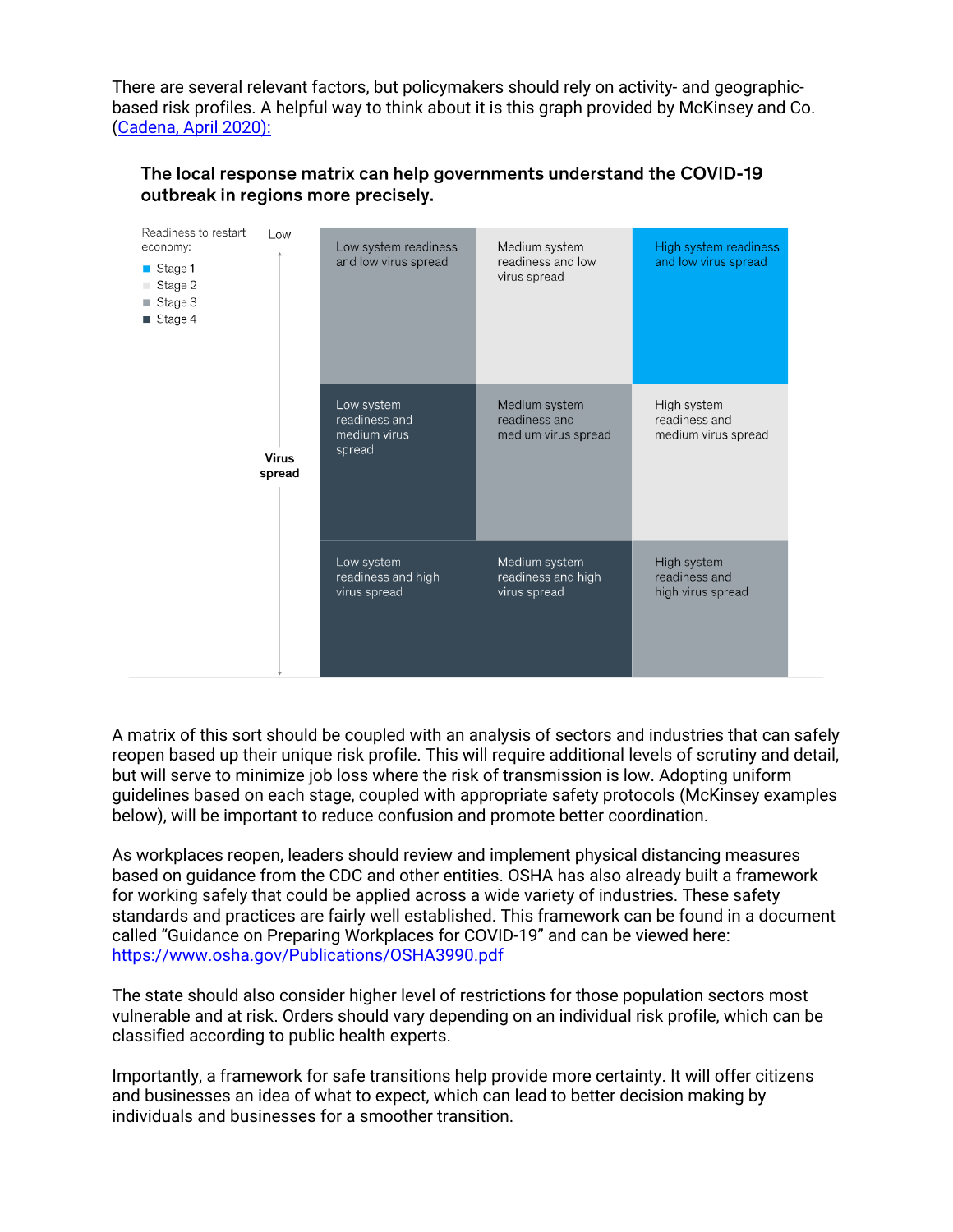To summarize, the Grand Rapids Chamber supports:

- Better define the metrics for relaxing restrictions based upon the "Stay Home" executive order.
- Create a framework based upon geographic and activity risk, as well as individual vulnerability.
	- $\circ$  Assess both the risk of transmission and the relative economic importance of each sector to minimize the economic damage.
	- o Adopt uniform, preferably federal guidelines for working safely.
	- $\circ$  Develop a matrix to allow for regions of the state where the curve has flattened to reopen based on data.
	- o Provide adequate time for business to prepare
- Create broad understanding of the risk profiles and the effectiveness of risk mitigation measures based upon credible sources for employees and citizens to feel safe.

## **Next Steps/Guidance**

The first order of business is stopping the virus. The measures put in place to do so are, and will, cause colossal economic damage. We applaud efforts that both seek to contain the virus and safely reduce the negative economic impact on our communities. Focused work on both these fronts will make for a better economic recovery.

Our call to action is to be focused and nuanced based on individual communities, sectors and needs so we can rebuild our economy everywhere as quickly as we can.

The Chamber will work with a variety of stakeholders to advance these recommendations.

## **Phased Approach to Businesses Opening – Based upon Prosperity Regions**

## **Phase 1 - Stay at Home Order (where we are today)**

*Conditions*

• Cases and deaths are rising and on track to exceed health care system capacity.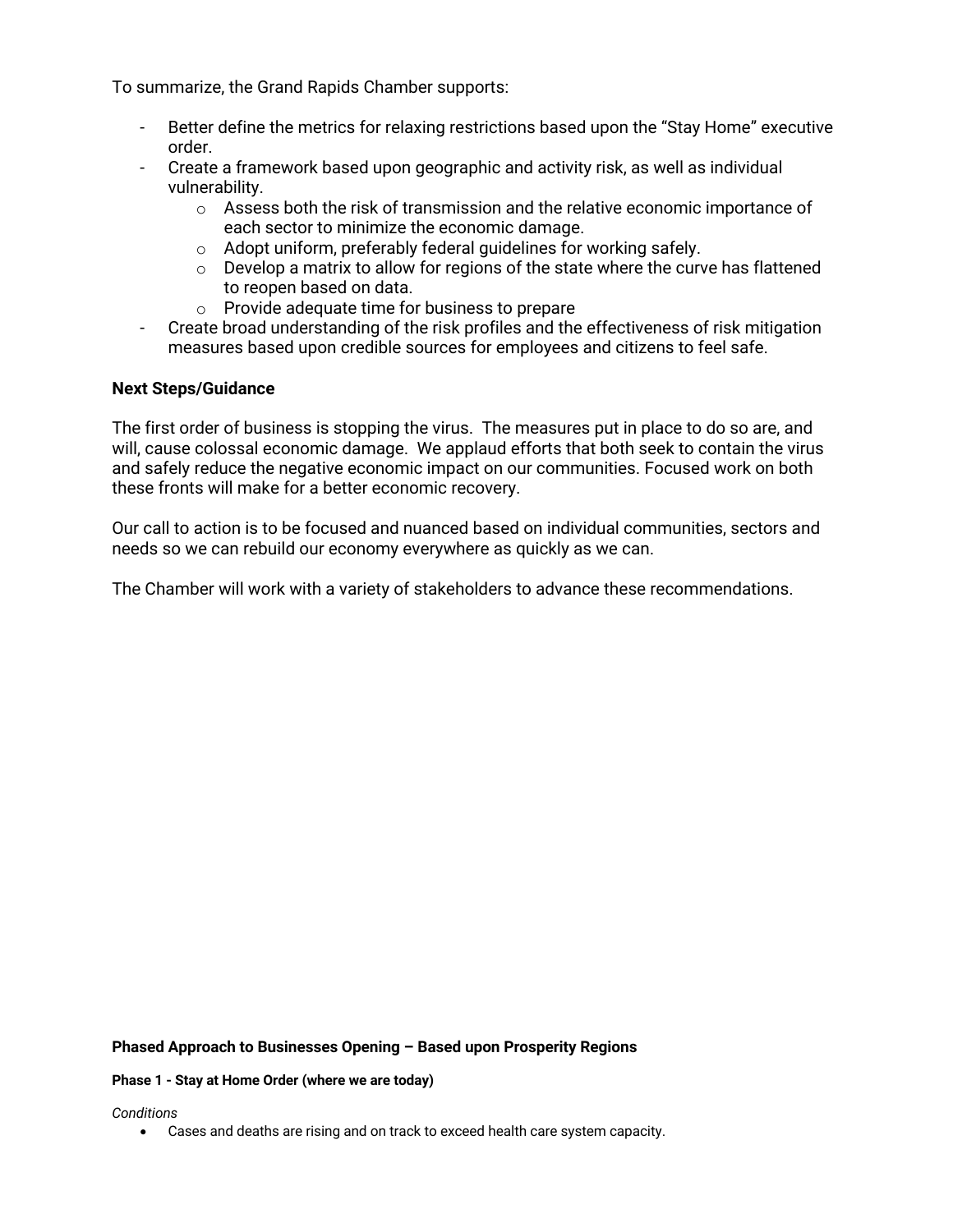## *Business Activity*

- All businesses to the extent they are included in the most recent version of the federal CISA Guidelines on Essential Critical Infrastructure or as otherwise employing critical infrastructure workers under EO 2020-42 with safety protocols.
- Low risk business that meet safety protocols

*Citizen Activity*

- Mobility limited to essential local travel.
- Homemade or surgical masks worn in public settings.

## **Phase 2**

*Conditions*

• Cases and deaths fall for 5 out of 7 days and the health care systems in below 75% capacity.

*Business Activity*

- All business activity in Phase 1.
- Medium risk, non-essential businesses can operate that are:
	- $\circ$  Closed to the public, where employees comply with safety protocols such as non-essential manufacturing and greenhouses, or
	- o Open to the public with extreme social distancing such as golf courses.

*Citizen Activity*

- Individuals with symptoms of or exposure to COVID-19 must self-isolate for 14 days.
- Vulnerable individuals (based on age and health) continue to stay home.
- Gatherings are still not allowed.
- Limited local mobility, no inter-regional mobility.
- Homemade or surgical masks worn in public settings.
- Adequate testing available, both for COVID-19 and antibody

#### **. Phase 3**

*Conditions*

- Cases and deaths fall for 17 out of 21 days or 14 out of 21 and the health care systems in below 50% capacity.
- Adequate testing is available, both for COVID-19 and antibody.

*Business Activity*

- All business activity in Phase 2.
- Medium risk businesses with this profile can operate that are:
	- o Open to the public with social distancing.
		- Bars and restaurants limited to 50% capacity with groups seated 6' from each other.
		- § Gatherings less than 100 are allowed.

*Citizen Activity*

- Individuals with symptoms of or exposure to COVID-19 must self-isolate for 14 days.
- Vulnerable individuals (based on age and health) continue to follow Stay at Home Order.
- Some restrictions to local mobility, no interregional mobility.
- Homemade or surgical masks worn in public settings.

## **Phase 4**

*Conditions*

- Cases and deaths fall for 19 out of 21 days and the health care systems in below 33% capacity.
- Adequate testing available, both for COVID-19 and antibody.
- Sophisticated and well-staffed tracing for outbreaks.

*Business Activity*

- All business activity in Phase 3.
- High risk businesses can operate that are:
	- o Open to the public with medium-sized crowds.
		- Bars and restaurants at full seating.
		- § Gatherings less than 250 are allowed.

*Citizen activity*

- Individuals with symptoms of or exposure to COVID-19 must self-isolate for 14 days.
- No unique restrictions for vulnerable individuals (based on age and health).
- Mask requirements and social distancing limitations removed.
- No local mobility restrictions, advice interregional mobility.
- Homemade or surgical masks worn in public settings.